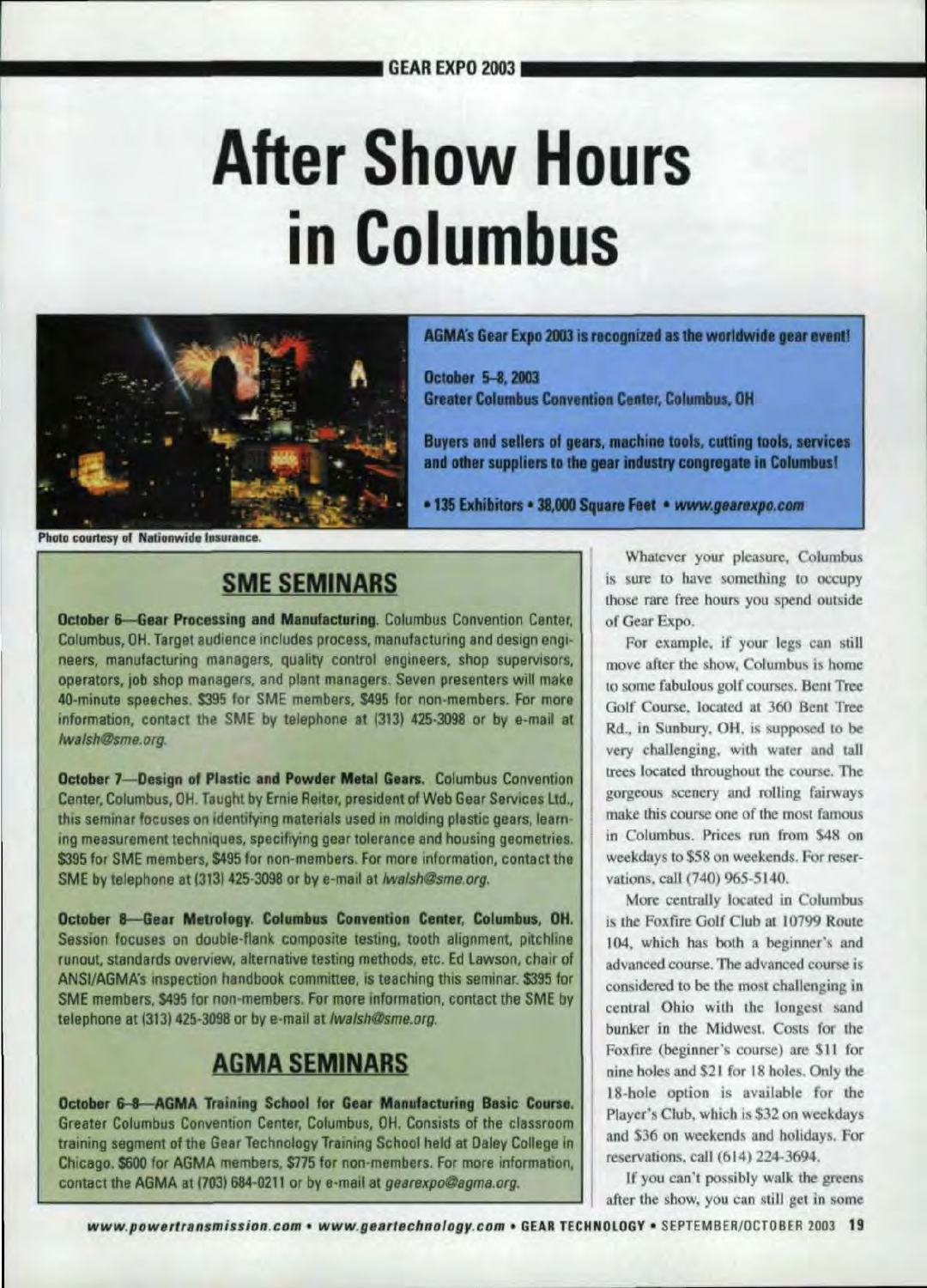

#### **GEAR EXPO 2003 I**

## **COLUMBUS HOT SPOTS**

#### **Events**

. Gadgets Live! Center of Science and Industry (COSI), 280 E. Broad St., Experiments about potential and kinetic energy for children. including lessons on gear ratios.

. Kilroy Was Here Exhibit-Ohio Historical Society, 1982 Velma Ave., Ohio pop culture during the 1940s.

. Santa Maria Fall Tours, 90 W. Broad St. See one of the ships that made Christopher Columbus famous.

. Funny Bone Comedy Club, 145 Easton Town Center, Featuring petite Midwest comedienne Kathleen Madigan.

. October 11-Ohio State v. Michigan State football at Ohio State. time to be announced.

#### **Live Music**

Little Brothers, 1000 N. High St. Amnesia Jazz Lounge and Nightclub, 384 W. Nationwide Blvd. Barrister Hall Jazz Club, 560 Sovut

#### **Breakfast**

Chef-o-Nette, 2090 Tremont Ave. First Watch, 496 High St. Jack & Benny's, 2563 N. High St.

#### Coffee

Cup O'Joe, 627 S. 3rd St. Coffee Table, 731 N. High St. Stauf's, 1277 Grandview Ave.

#### **Bookstores**

Acorn Bookshop, 1464 5th Ave. Book Loft of German Village, 631 S. 3rd St. Half-Price Bookstore, 1375 Lane Ave.

#### **Antiquing**

Antiques and Art on Polar, 20 E. Lincoln Fine Arts & Imports, 1356 Cherry Bottom Rd., Gahana Echoes Art and Antiques, 24 E. Lincoln

#### **Steak**

Ruth's Chris Steakhouse, 7550 Highcross Blvd., (614) 885-2910 Hyde Park Grille, 1615 Old Henderson Rd., (614) 442-3310 Morton's of Chicago, 2 Nationwide Plaza, (614) 464-4442

#### **Other Information Sources**

www.columbusscene.com www.columbuspages.com www.columbusart.com www.northmarket.com